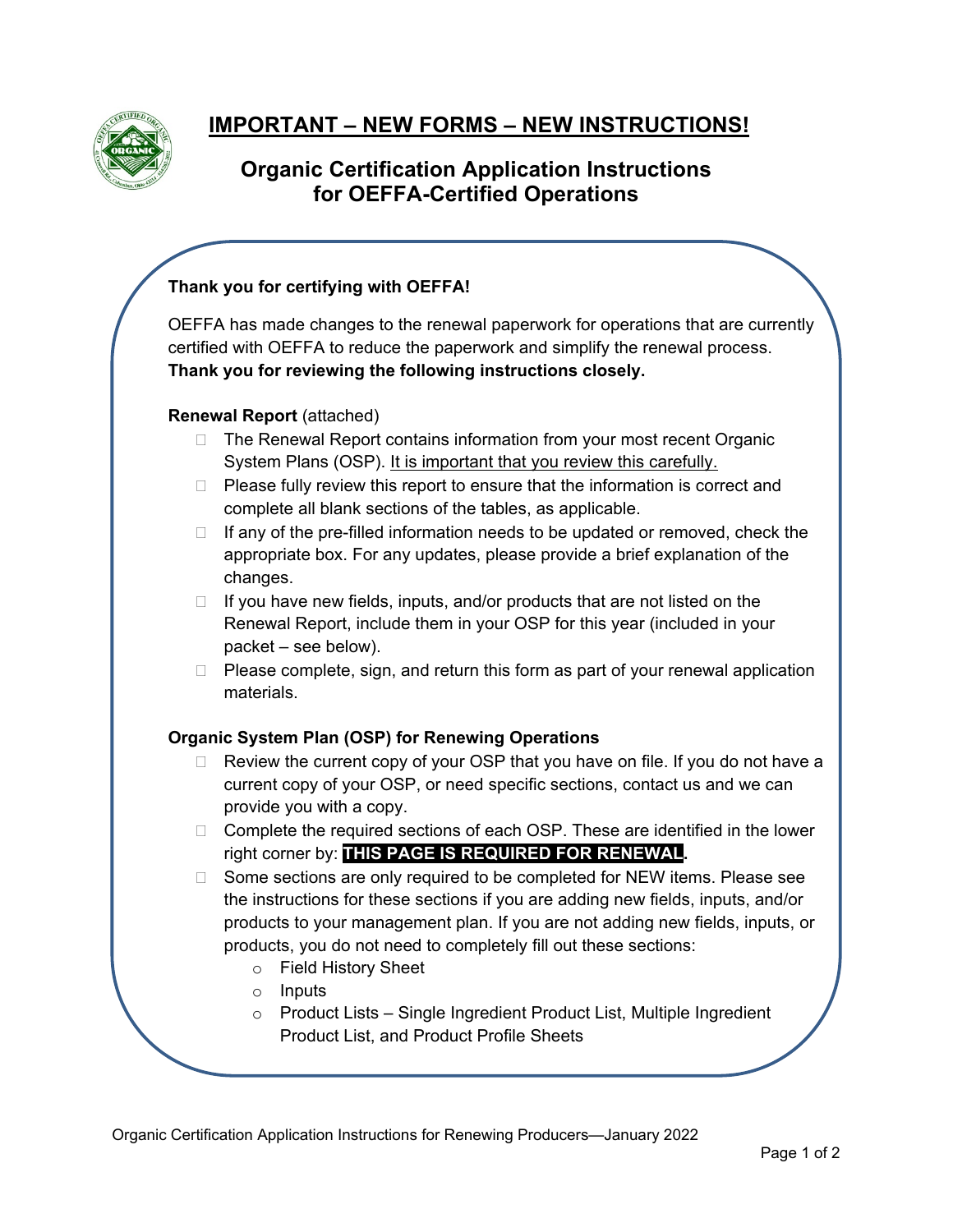# **\*\*Please note: A fee may be charged for incomplete OSPs\*\***

Please fill out your application in black ink. The OSP is a plan that can be updated at your inspection or by contacting us at any time. Please make a copy for your records before submitting.

Contact us if you have any questions or comments about these forms, the standards, or the certification process. **We are here to help!**

# **Submit all application materials and payment to:**

OEFFA Certification 41 Croswell Road Columbus, OH 43214

Phone: (614) 262-2022 Fax: (614) 421-2011 E-mail: organic@oeffa.org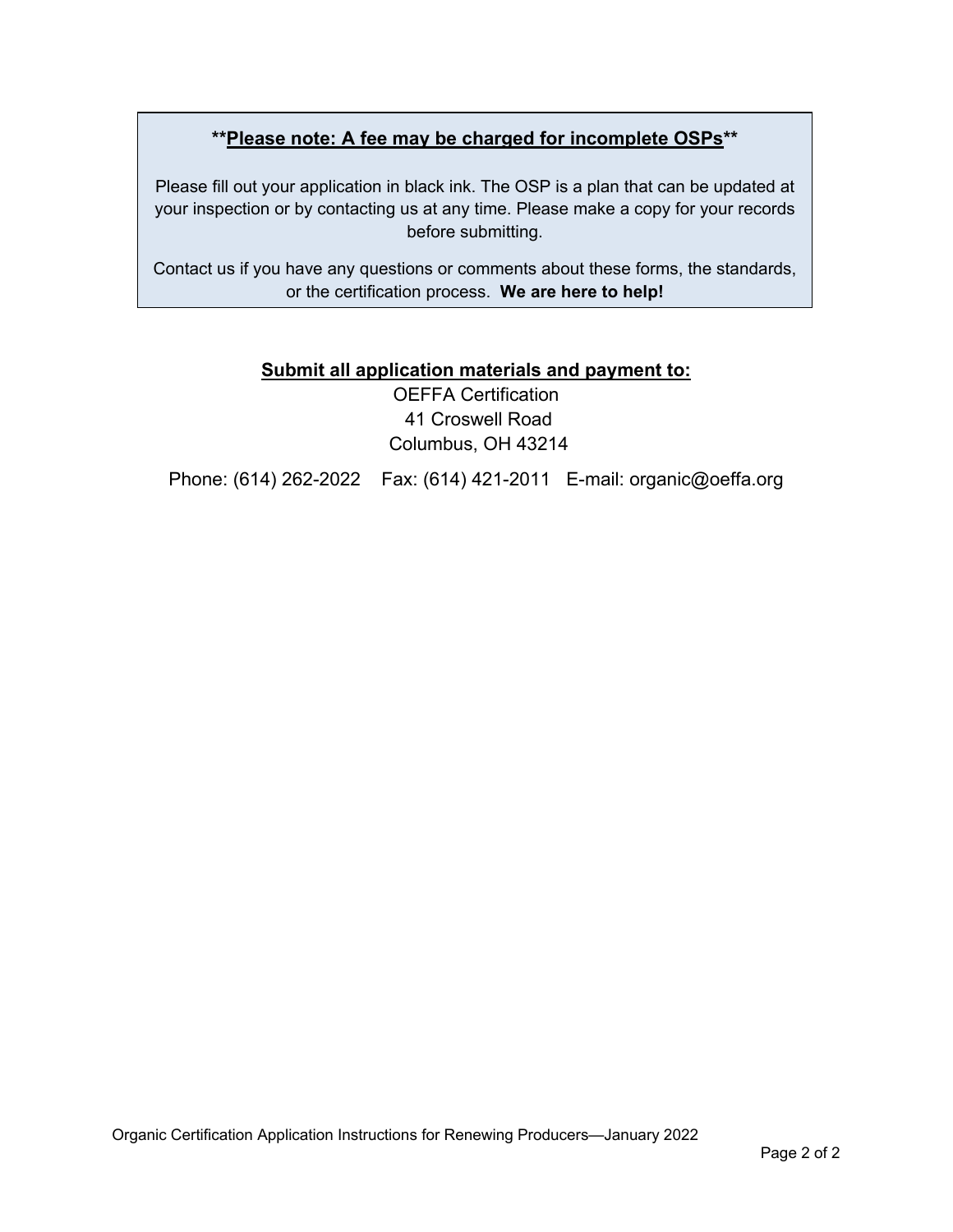

# **OEFFA Organic System Plan for Producers RENEWAL APPLICANT**

*Complete this form if you are requesting organic farm and crop recertification. If a question does not apply to your operation, please mark or write "N/A." Attach additional sheets as necessary. You must sign this form.*

| <b>Farm Plan Information</b>                                                                                                                                                                                                                                                                                                                                                                                                                                                                                                                                                                         |                                                                                                                                                                   | NOP §205.401; §205.201(a)                                                                                                                 |  |  |  |  |
|------------------------------------------------------------------------------------------------------------------------------------------------------------------------------------------------------------------------------------------------------------------------------------------------------------------------------------------------------------------------------------------------------------------------------------------------------------------------------------------------------------------------------------------------------------------------------------------------------|-------------------------------------------------------------------------------------------------------------------------------------------------------------------|-------------------------------------------------------------------------------------------------------------------------------------------|--|--|--|--|
| Operation/Business Name (to appear on your organic<br>certificate)                                                                                                                                                                                                                                                                                                                                                                                                                                                                                                                                   | Owner/Operator                                                                                                                                                    |                                                                                                                                           |  |  |  |  |
| Operation #                                                                                                                                                                                                                                                                                                                                                                                                                                                                                                                                                                                          | Date                                                                                                                                                              |                                                                                                                                           |  |  |  |  |
| What is the best way to contact you in writing?<br>(check one):                                                                                                                                                                                                                                                                                                                                                                                                                                                                                                                                      | Mail                                                                                                                                                              | Email                                                                                                                                     |  |  |  |  |
| Type of operation (produce, CSA, row crop, dairy, etc.)                                                                                                                                                                                                                                                                                                                                                                                                                                                                                                                                              | Have you ever been denied certification or had your certification<br>suspended (including partial suspensions) or revoked?<br>If yes, describe the circumstances: | □ Yes<br>l INo                                                                                                                            |  |  |  |  |
| 2021 gross sales from organic crops:                                                                                                                                                                                                                                                                                                                                                                                                                                                                                                                                                                 |                                                                                                                                                                   | Do you have a current copy of the NOP standards and have you<br>reviewed the sections that apply to your operation?<br>□ Yes<br>$\Box$ No |  |  |  |  |
| PLEASE REVIEW YOUR PREVIOUS YEAR'S CERTIFICATION DECISION/RENEWAL LETTER                                                                                                                                                                                                                                                                                                                                                                                                                                                                                                                             |                                                                                                                                                                   |                                                                                                                                           |  |  |  |  |
| Do you have any outstanding noncompliances?<br>$\Box$ Yes<br>$\Box$ No<br>$\Box$ Have not received 2021 decision/renewal letter                                                                                                                                                                                                                                                                                                                                                                                                                                                                      |                                                                                                                                                                   |                                                                                                                                           |  |  |  |  |
| If yes, please describe what you have done to fix each noncompliance (attach a copy of the letter or use additional sheets if needed):                                                                                                                                                                                                                                                                                                                                                                                                                                                               |                                                                                                                                                                   |                                                                                                                                           |  |  |  |  |
| OEFFA will follow-up on these issues and all "Conditions for Continuing Certification" during our review of your OSP update and the on-site inspection.<br><b>CROP SUMMARY</b>                                                                                                                                                                                                                                                                                                                                                                                                                       |                                                                                                                                                                   |                                                                                                                                           |  |  |  |  |
| Complete the table below for all crops you are requesting for certification this year. Attach additional sheets if more space<br>is needed. Produce growers may write "Mixed vegetables" (if appropriate) provided that a complete seed list is included<br>with the OSP. Pasture and seedlings are considered crops and must be included. Do not list transitional or conventional<br>fields in this section.<br>Crop acreages to be listed on the organic certificate will be pulled from your Field History Sheet. Please ensure that acreage<br>reported in the Field History Sheet is accurate. |                                                                                                                                                                   |                                                                                                                                           |  |  |  |  |
| <b>CROPS REQUESTED FOR CERTIFICATION</b>                                                                                                                                                                                                                                                                                                                                                                                                                                                                                                                                                             | <b>EXPECTED HARVEST DATE(S)</b>                                                                                                                                   | <b>PROJECTED YIELDS</b>                                                                                                                   |  |  |  |  |
| <b>EXAMPLES:</b><br>Corn                                                                                                                                                                                                                                                                                                                                                                                                                                                                                                                                                                             | <b>September</b>                                                                                                                                                  | $150$ bu/ac                                                                                                                               |  |  |  |  |
| Wheat                                                                                                                                                                                                                                                                                                                                                                                                                                                                                                                                                                                                | June                                                                                                                                                              | $60$ bu/ac                                                                                                                                |  |  |  |  |
| <b>Straw</b>                                                                                                                                                                                                                                                                                                                                                                                                                                                                                                                                                                                         | June                                                                                                                                                              | $1$ ton/ac                                                                                                                                |  |  |  |  |
|                                                                                                                                                                                                                                                                                                                                                                                                                                                                                                                                                                                                      |                                                                                                                                                                   |                                                                                                                                           |  |  |  |  |
|                                                                                                                                                                                                                                                                                                                                                                                                                                                                                                                                                                                                      |                                                                                                                                                                   |                                                                                                                                           |  |  |  |  |
|                                                                                                                                                                                                                                                                                                                                                                                                                                                                                                                                                                                                      |                                                                                                                                                                   |                                                                                                                                           |  |  |  |  |
|                                                                                                                                                                                                                                                                                                                                                                                                                                                                                                                                                                                                      |                                                                                                                                                                   |                                                                                                                                           |  |  |  |  |
| NEW LAND (new fields should be inspected before the first organic crop is harvested; see OEFFA's "Timeline of Certification" policy)<br>Is this the first time you are requesting organic certification by OEFFA for any new fields?<br>If yes, have you managed all new fields for at least 3 years?                                                                                                                                                                                                                                                                                                | $\Box$ Yes<br>l INo                                                                                                                                               | l INo<br>l IYes                                                                                                                           |  |  |  |  |
| Please complete a Prior Land Use Statement (PLUS) which is included with this packet. A PLUS must be signed by the person(s)<br>who managed the field(s) for each of those 3 previous years.<br>Indicate that you have new land on your fee sheet & mark all new fields with an "N" in the field status column of your Field History.                                                                                                                                                                                                                                                                |                                                                                                                                                                   |                                                                                                                                           |  |  |  |  |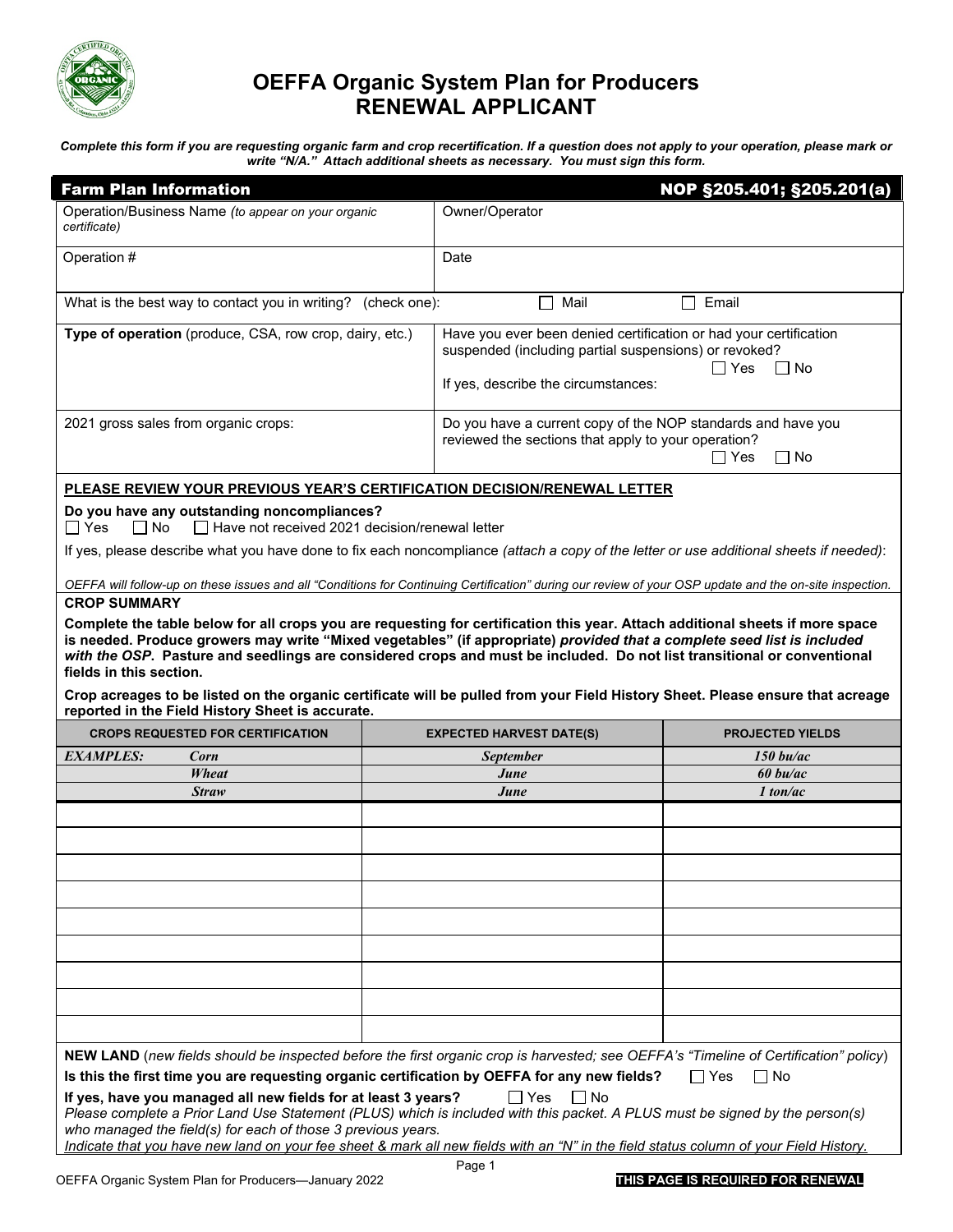### Field History Sheet 205.201; §205.202

- **Complete one row for any \*NEW\*** fields you manage and each **\*NEW\* covered production structure (e.g. green houses, high tunnels).** Fields and covered production already listed on your Renewal Report do not need to be listed here.
- **Include all crops** (i.e. cover crops, pasture, woods, etc.) **and inputs** (i.e. seeds, seedlings, fertilizers, compost, manure, lime/gypsum, mulches, pest control, etc.).

 $\Box$  No \*NEW\* fields this year

#### **Field Status: O=Organic, N=Newly Organic in current year, T=Transitional (transition period of 36 months), C=Conventional**

| Field #/Name<br><b>AND</b>                                                | <b>Field</b>                                                 | # of         |                                        | 2022 |                   |                               |  |  |
|---------------------------------------------------------------------------|--------------------------------------------------------------|--------------|----------------------------------------|------|-------------------|-------------------------------|--|--|
| Date of Last<br><b>Prohibited</b><br><b>Input</b> (for T and N<br>fields) | <b>Status</b><br>(O, N,<br>$\overline{T}$ , $\overline{C}$ ) | <b>Acres</b> | Updates to<br>Seeds/Inputs for<br>2021 | Crop | <b>Cover Crop</b> | Inputs & Date(s) Planned/Used |  |  |
|                                                                           |                                                              |              |                                        |      |                   |                               |  |  |
|                                                                           |                                                              |              |                                        |      |                   |                               |  |  |
|                                                                           |                                                              |              |                                        |      |                   |                               |  |  |
|                                                                           |                                                              |              |                                        |      |                   |                               |  |  |
|                                                                           |                                                              |              |                                        |      |                   |                               |  |  |
|                                                                           |                                                              |              |                                        |      |                   |                               |  |  |
|                                                                           |                                                              |              |                                        |      |                   |                               |  |  |
|                                                                           |                                                              |              |                                        |      |                   |                               |  |  |
|                                                                           |                                                              |              |                                        |      |                   |                               |  |  |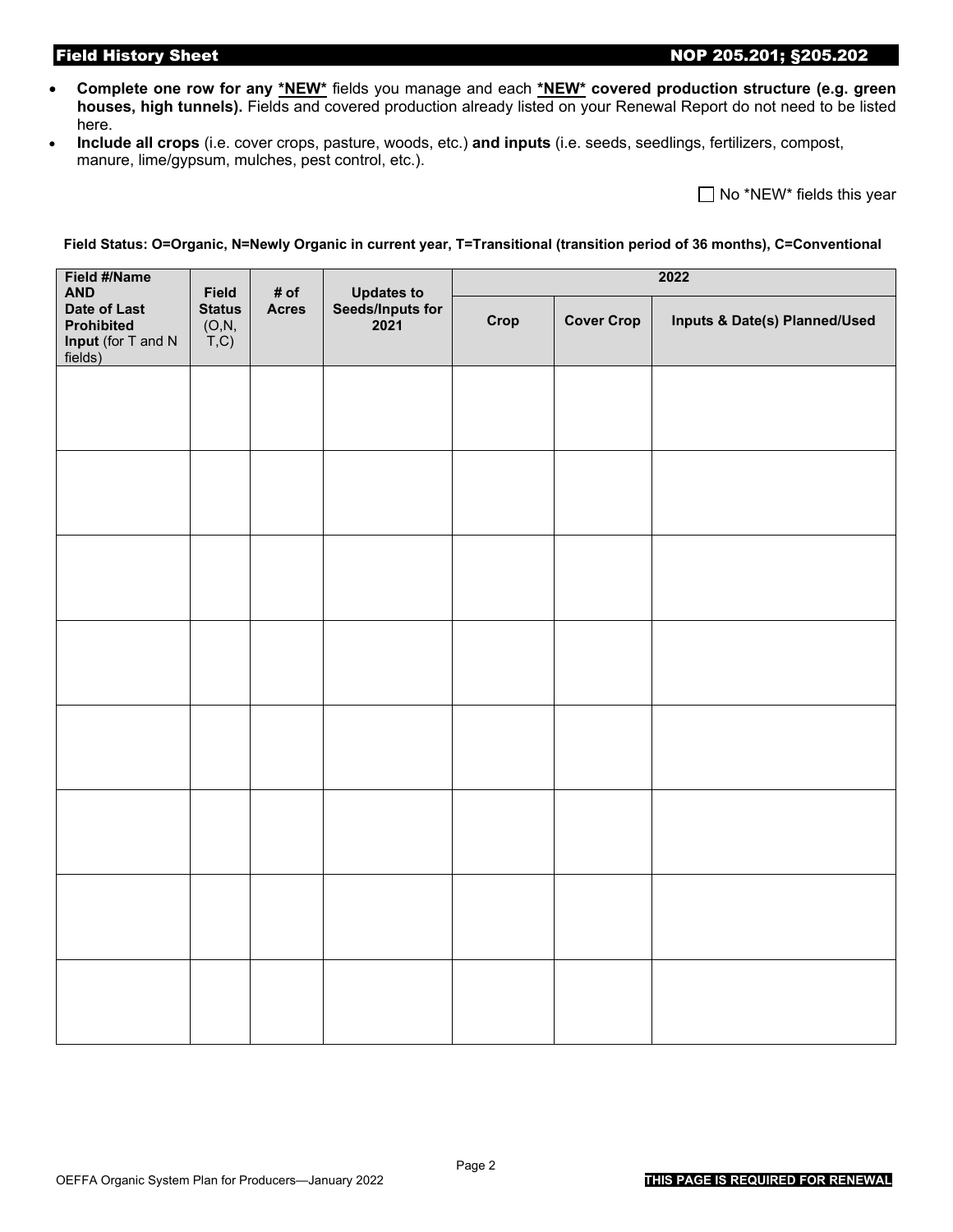### Seeds, Seedlings, and Planting Stock NOP §205.204

#### **A. SEEDS**

*The NOP requires the use of certified organic seeds unless not commercially available. See OEFFA's Seed & Planting Stock Sourcing policy for more information about searching for organic seeds. Synthetic seed treatments are prohibited unless included on the National List. Genetically engineered/modified (GMO) seeds are prohibited in organic production. If using nonorganic seed when organic is not commercially available, you must also obtain verification that your seed is untreated and non-GMO.* 

List all seeds used or planned for use in the current year. Check the appropriate boxes below. Attach additional sheets if more space is needed. Produce growers may submit seed order sheets or invoices showing complete information instead of completing this table. *Have all tags/packets/labels, receipts, and supporting documents available for the inspector.*  No seeds used

| <b>CROP, VARIETY, &amp; BRAND</b> | <b>ORGANIC</b> | <b>NON-ORGANIC</b><br>(UNTREATED &<br>NON-GMO) | $\Box$ TVO accuational<br><b>NAME/BRAND OF</b><br><b>INOCULANT AND/OR COATING</b> |
|-----------------------------------|----------------|------------------------------------------------|-----------------------------------------------------------------------------------|
|                                   | П              |                                                |                                                                                   |
|                                   | П              | П                                              |                                                                                   |
|                                   |                |                                                |                                                                                   |
|                                   | П              | П                                              |                                                                                   |
|                                   | П              | П                                              |                                                                                   |
|                                   | ┍              |                                                |                                                                                   |
|                                   |                |                                                |                                                                                   |

#### **B. PURCHASED SEEDLINGS**

*Annual seedlings must be certified organic unless they meet the requirements under NOP §205.204(a)(3), (5). See the OEFFA Policies & Procedures book for more information on seedlings.*

**List the supplier(s) of purchased seedlings below.** *If you manage the production of seedlings at another location, all information regarding seedling management must be supplied in the Seedling and Planting Stock Production section and the site must be*   $□$  **No purchased seedlings** 

| <b>SUPPLIER</b>                                                                                                             | <b>TYPE(S) OF SEEDLING</b> | <b>ORGANIC CERT</b><br><b>ON FILE?</b> |  |
|-----------------------------------------------------------------------------------------------------------------------------|----------------------------|----------------------------------------|--|
|                                                                                                                             |                            |                                        |  |
|                                                                                                                             |                            |                                        |  |
| **If you grow your own seedlings, list all inputs on page 4 and complete the Seedling & Planting Stock Production section** |                            |                                        |  |

**C. PURCHASED PLANTING STOCK** (e.g. garlic, potatoes, onion sets, sweet potato slips, strawberry plugs, trees, shrubs, etc.)

*NOP Standards require the use of certified organic planting stock unless not commercially available. See OEFFA's Seed & Planting Stock Sourcing policy for more information about searching for organic planting stock. Genetically engineered/modified (GMO) planting stock is prohibited in organic production. If using non-organic planting stock when organic is not commercially available, you must also obtain verification that your planting stock was not treated after harvest and that it is non-GMO. Nonorganic perennial planting stock can only be marketed as organic after one year of organic management.*

|             |               |                |                                                           | No planting stock purchased |                  |
|-------------|---------------|----------------|-----------------------------------------------------------|-----------------------------|------------------|
| <b>TYPE</b> | <b>SOURCE</b> | <b>ORGANIC</b> | <b>NON-ORGANIC</b><br><b>(UNTREATED &amp;</b><br>NON-GMO) | <b>ANNUAL</b>               | <b>PERENNIAL</b> |
|             |               |                |                                                           |                             |                  |
|             |               |                |                                                           |                             |                  |

### **D. SEED AND PLANTING STOCK SEARCH**

**Describe how you attempt to find organic seeds and planting stock before using untreated, non-GMO varieties:**

(*your search must include at least three relevant suppliers and attempts must be documented)*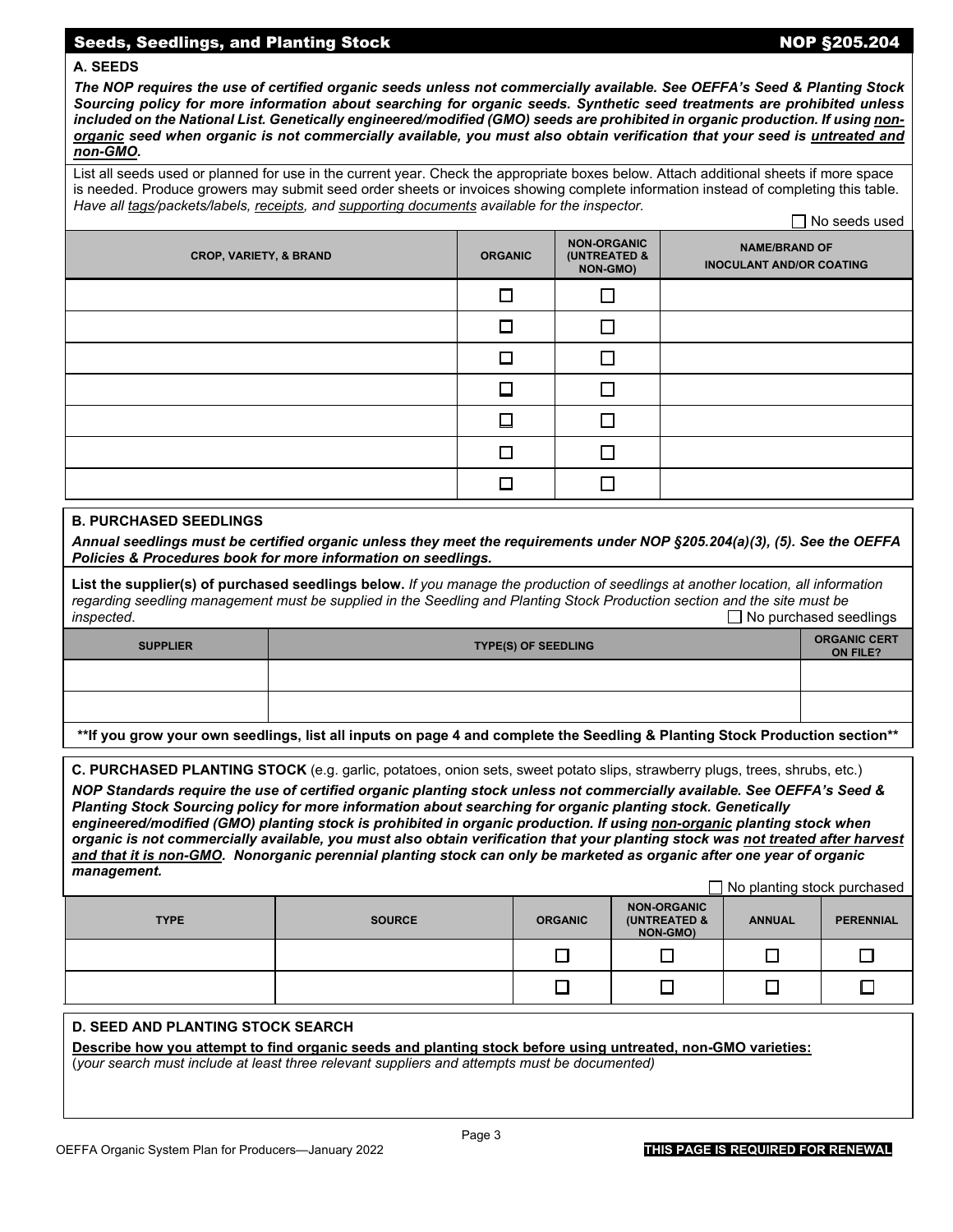### Inputs NOP §205.201(a)(2)

List any **\*NEW**\* fertility inputs (including compost and manure), soil amendments, soil mix ingredients, pest, weed, and disease control products, water additives, forage inoculants, or other new inputs used or planned for use in the current year on organic and transitional fields and crops. Use additional sheets if necessary. If an input is already listed on your Renewal Report, it does not need to be listed here.

If a product is sold both bagged and bulk, please indicate which form you are using. If you list a "restricted" material, you must provide evidence of how you address the material's restriction(s).

| Have all input labels and receipts available for your inspector. |                                                                       |                         | No *NEW* inputs used                                                  |
|------------------------------------------------------------------|-----------------------------------------------------------------------|-------------------------|-----------------------------------------------------------------------|
| <b>INPUT/PRODUCT NAME</b>                                        | <b>MANUFACTURER AND/OR</b><br><b>BRAND NAME</b>                       | <b>REASON FOR USE</b>   | IF RESTRICTED, DESCRIBE COMPLIANCE WITH NOP<br><b>RULE ANNOTATION</b> |
| <b>Examples:</b>                                                 |                                                                       |                         |                                                                       |
| <b>Raw Manure</b>                                                | <b>Own Cattle</b>                                                     | <b>Fertility</b>        | Applied to produce 120 days before harvest.                           |
| <b>Dolomitic Limestone (bulk)</b>                                | <b>Location of Quarry</b>                                             | Ca, Mg, & pH adjustment |                                                                       |
|                                                                  |                                                                       |                         |                                                                       |
|                                                                  |                                                                       |                         |                                                                       |
|                                                                  |                                                                       |                         |                                                                       |
|                                                                  |                                                                       |                         |                                                                       |
|                                                                  |                                                                       |                         |                                                                       |
|                                                                  |                                                                       |                         |                                                                       |
|                                                                  | Attach product labels for all inputs not previously approved by OEEEA |                         |                                                                       |

*Attach product labels for all inputs not previously approved by OEFFA.*

| <b>International Markets</b>                                                                                                     |        |                  |            |                                    |       |          |     |              |                                     |
|----------------------------------------------------------------------------------------------------------------------------------|--------|------------------|------------|------------------------------------|-------|----------|-----|--------------|-------------------------------------|
| Please complete this section if you or your buyer(s) plan to export organic products to other countries and/or if you would like |        |                  |            |                                    |       |          |     |              |                                     |
| international equivalencies listed on your organic certificate. You may attach additional sheets if necessary.                   |        |                  |            |                                    |       |          |     |              | N/A - No International Marketing    |
| Please list all organic crops you wish to export in the table below:                                                             |        |                  |            |                                    |       |          |     |              |                                     |
|                                                                                                                                  |        |                  |            | Destination (check all that apply) |       |          |     |              | <b>Field Name(s) or</b>             |
| Crop                                                                                                                             | Canada | Switzer<br>-land | Europe     | Taiwan                             | Japan | Korea    |     | Other (list) | Number(s)                           |
|                                                                                                                                  |        |                  |            |                                    |       |          |     |              |                                     |
|                                                                                                                                  |        |                  |            |                                    |       |          |     |              |                                     |
|                                                                                                                                  |        |                  |            |                                    |       |          |     |              |                                     |
| Critical Variances – <i>complete sections for the destinations you checked in the table above</i>                                |        |                  |            |                                    |       |          |     |              |                                     |
| <b>CANADA</b>                                                                                                                    |        |                  |            |                                    |       |          |     |              | Not Applicable                      |
| Do you use Sodium (Chilean) nitrate to grow organic crops?<br>∩ No                                                               |        |                  |            |                                    |       |          |     |              |                                     |
| $\Box$ Yes (list crop(s) and field(s) on which Sodium (Chilean) nitrate is used):                                                |        |                  |            |                                    |       |          |     |              |                                     |
| Do you use hydroponic or aeroponic methods to grow organic crops?                                                                |        |                  |            |                                    |       |          |     |              |                                     |
| $\Box$ No                                                                                                                        |        |                  |            |                                    |       |          |     |              |                                     |
| $\Box$ Yes (list which crops are grown with these methods):                                                                      |        |                  |            |                                    |       |          |     |              |                                     |
| Do you plan to label crops to be exported?                                                                                       |        |                  | $\Box$ Yes | ∏ No                               |       |          |     |              |                                     |
| If YES:                                                                                                                          |        |                  |            |                                    |       |          |     |              |                                     |
| Do these labels meet the labeling requirements of the destination country?                                                       |        |                  |            |                                    |       | <b>.</b> | Yes | □ No         |                                     |
| Has OEFFA reviewed these labels and approved them specifically for export?                                                       |        |                  |            |                                    |       |          | Yes |              | No (attach color labels for review) |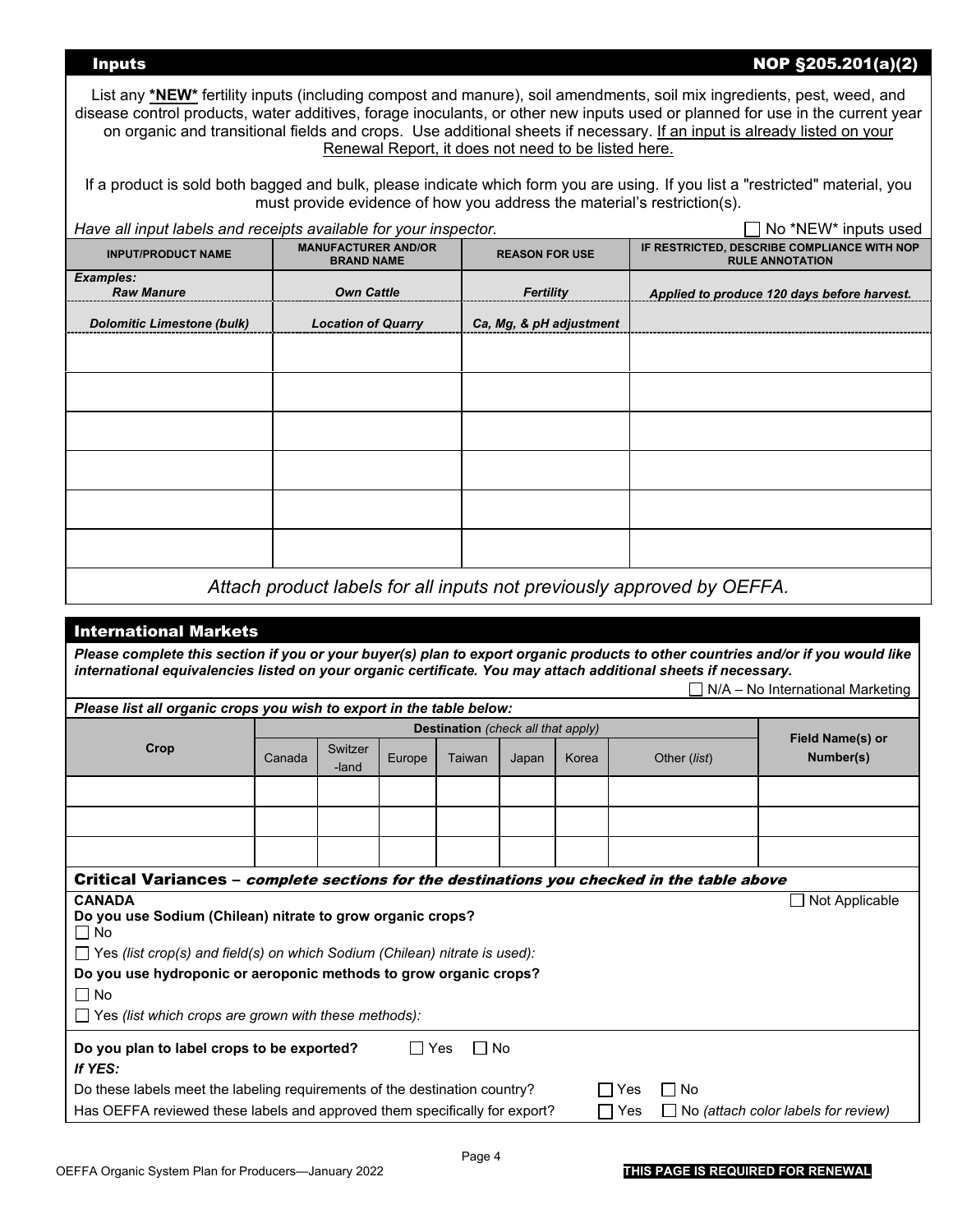| <b>Organic Plan Update</b>                                                                                                                                                                                                                                                                                | NOP §205.406(a)(1)                                                               |
|-----------------------------------------------------------------------------------------------------------------------------------------------------------------------------------------------------------------------------------------------------------------------------------------------------------|----------------------------------------------------------------------------------|
| <b>Certified (renewing) Producers:</b><br>Refer to the Organic Certification Application Instructions for OEFFA-Certified Operations form for complete<br>instructions.                                                                                                                                   |                                                                                  |
| Review and complete the Renewal Report, which is included with this packet.<br>$\bullet$<br>Review your current OSP.<br>Indicate areas where management practices have changed by checking the boxes below and briefly<br>explain the change<br>Sign the Affirmation and follow the mailing instructions. |                                                                                  |
| List the date you reviewed your OSP here: __________                                                                                                                                                                                                                                                      | □ NO CHANGES                                                                     |
|                                                                                                                                                                                                                                                                                                           |                                                                                  |
|                                                                                                                                                                                                                                                                                                           | □ Maintenance of Organic Integrity: <u>■ 【 Maintenance</u> of Organic Integrity: |
|                                                                                                                                                                                                                                                                                                           |                                                                                  |
| □ Seedling & Planting Stock Production: ________________________                                                                                                                                                                                                                                          |                                                                                  |
|                                                                                                                                                                                                                                                                                                           |                                                                                  |
|                                                                                                                                                                                                                                                                                                           |                                                                                  |
|                                                                                                                                                                                                                                                                                                           |                                                                                  |
|                                                                                                                                                                                                                                                                                                           |                                                                                  |
|                                                                                                                                                                                                                                                                                                           |                                                                                  |
|                                                                                                                                                                                                                                                                                                           |                                                                                  |
|                                                                                                                                                                                                                                                                                                           |                                                                                  |
| □ Natural Resources & Biodiversity Conservation:                                                                                                                                                                                                                                                          |                                                                                  |
| Describe any other changes to any part of your operation that may not be captured in the renewal forms,<br>including an explanation of field name or size changes:                                                                                                                                        |                                                                                  |